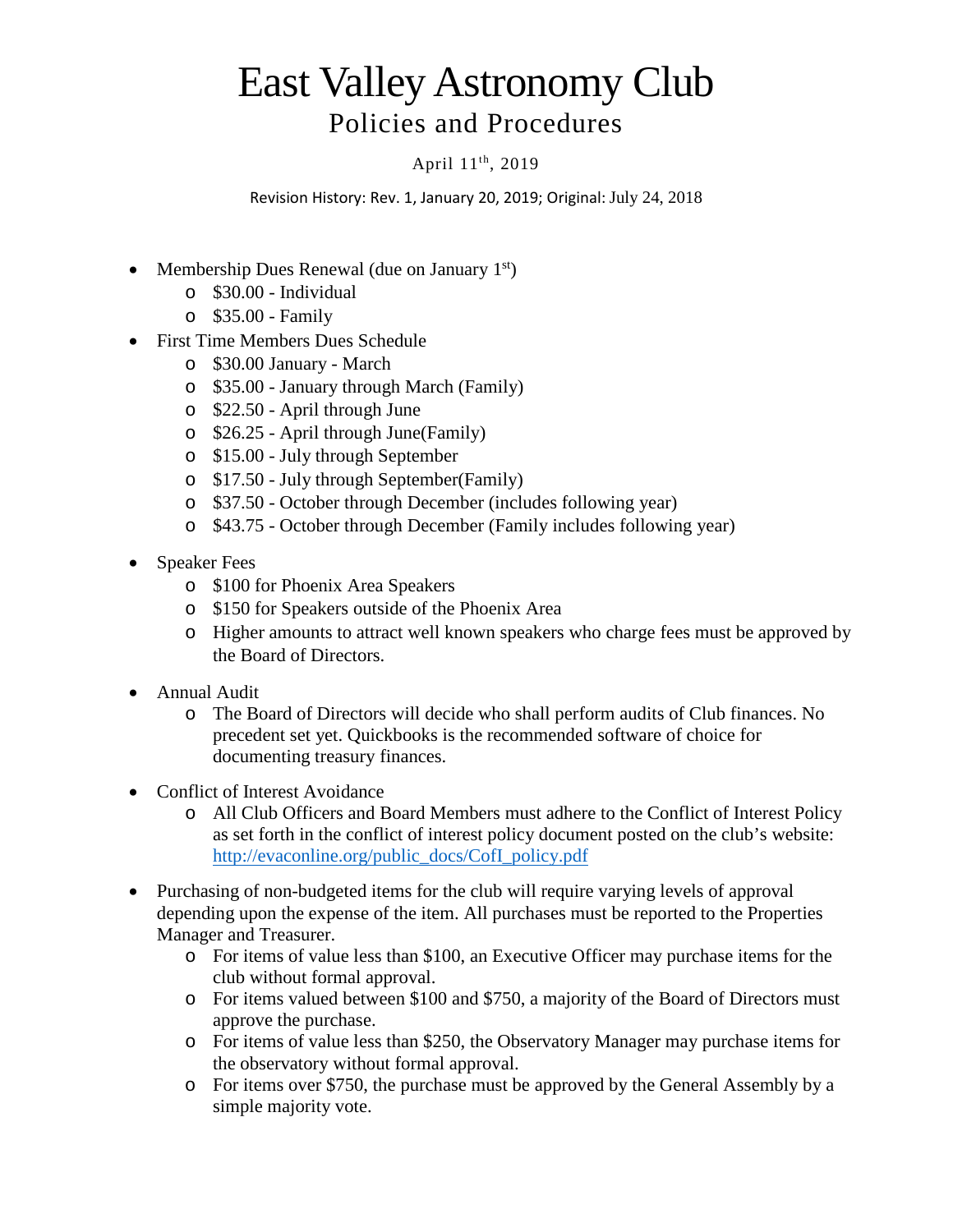- Maintain the Solar Walk at the Chandler Veterans Oasis Park.
	- o Assist the Chandler Parks and Recs department in maintaining the Solar Walk signs up to a cumulative cost of \$10,179.
- Astronomical League (AL)
	- o The Club is a member of the AL and renews every July for the price of \$10. The Club also pays the individual dues of \$7.50 for the AL coordinator (ALCor) and the four executive officers: President, Vice President, Treasurer, and Secretary.
	- o EVAC, through the AlCor, makes Astronomical League membership available to EVAC members on a quarterly basis for an annual fee of \$7.50.
	- o The EVAC representative to Astronomical League (AlCor) sends an updated member list and officer directory to Astronomical League every quarter.
- The Club typically supports the International Dark Sky Association with an annual \$100 contribution in July.
- Detailed Duties of the Properties Director Duties of the Properties Director
	- o Responsible for the maintenance, storage, and documentation of all equipment belonging to EVAC.
	- o Maintain a list of all equipment that belongs to EVAC and clearly note any equipment on loan to GRCO or any other organization.
	- o Decide on the acceptability of equipment offered to EVAC and be the recipient of the equipment once it is accepted.
	- o Notify the Treasurer that an item has been donated so that the Treasurer can issue an acknowledgment receipt.
- Detailed Duties of the Gilbert Rotary Centennial Observatory (GRCO) Manager
	- o Serve as the primary liaison between EVAC and the Town of Gilbert. The manager shall ensure that all observatory functions are conducted in accordance with the Memo of Operation between EVAC and the Town of Gilbert.
	- o Maintains an inventory of equipment for the observatory. This equipment is owned by the Town of Gilbert and is separate from the list of EVAC equipment maintained by the Property Manager. This list includes any observatory equipment which may be housed in the EVAC storage shed. Equipment owned by EVAC may be loaned to the Observatory to assist in operations. Such equipment will be listed on the inventory maintained by the Property Manager. Ownership of such equipment is retained by EVAC.
	- o Ensures that equipment in the observatory is properly maintained and serviced.
	- o Purchase of equipment or supplies necessary to the operation of the observatory in accordance with policies detailed in this Policies and Procedures document.
	- o Select and train Assistant Managers and Operators for the observatory. Operators should follow the policies of EVAC concerning interaction with the public at sponsored events.
	- o Ensure that the observatory is open and adequately staffed for regular Friday and Saturday evenings, special events, and private star parties.
	- o Transfer donations collected at the observatory to the Treasurer in a timely manner. The manager will record all donations collected at the observatory, and provide documentation to the Treasurer on a regular basis.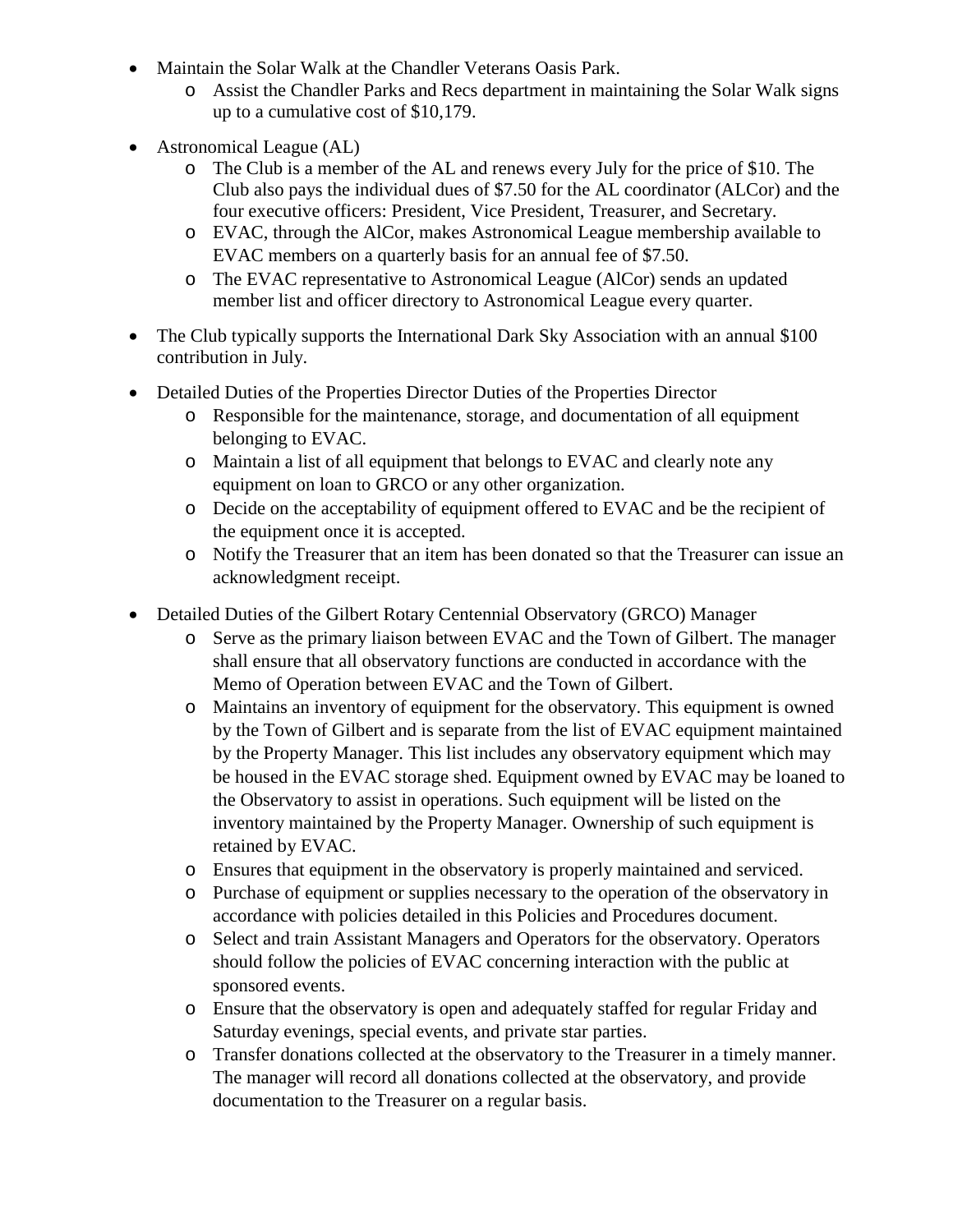- Additional Treasurer duties
	- o Keep Club investments in a true two signature account where both signers must approve money withdrawals
	- o File IRS form e-990 annually (April)
	- o File annual Arizona Corporation Commission reports
	- o Reconciliation of bank and PayPal statements
	- o Send confirmation email receipts of Club (or AL) memberships dues received through the mail to the sender (or sender and AL coordinator).
	- o Send acknowledgements of received donated goods to the donor.
	- o Get the mail from the mailbox and disperse any items as needed
	- o Order and pick up badges ordered
	- o Provide a quarterly treasurer's report at the club meetings
	- o Provide the board with a detailed report quarterly
	- o Pay annual expenses
		- BLM fee (and file appropriate paperwork)
			- usually split with SAC by sending their treasurer an invoice
		- Clear Sky Clock
		- GRCO tracking software (Software Bisque)
		- PO Box Fee
		- **EVAC Insurance (covers GRCO and EVAC)**
		- **Fidelity Bond**
		- **IDA** contribution
		- **AL** dues
		- Web hosting fees (usually not annual)
- Additional Vice President Duties
	- o Determine the meeting dates for the upcoming year.
	- o Book the Shakespeare room for the following year in December for the monthly meetings and for the  $2<sup>nd</sup>$  Friday of the month for the public star party lecture.
		- Contact the Gilbert Parks and Recs department
- Social Chairperson (not yet assigned)
	- o Plan the Christmas Party
	- o Plan group trips
- Club Emblem
	- o The official emblem of the East Valley Astronomy Club, Inc. was designed on July 15, 1987 by Paul Bingham, and shall consist of a circular design as shown below: